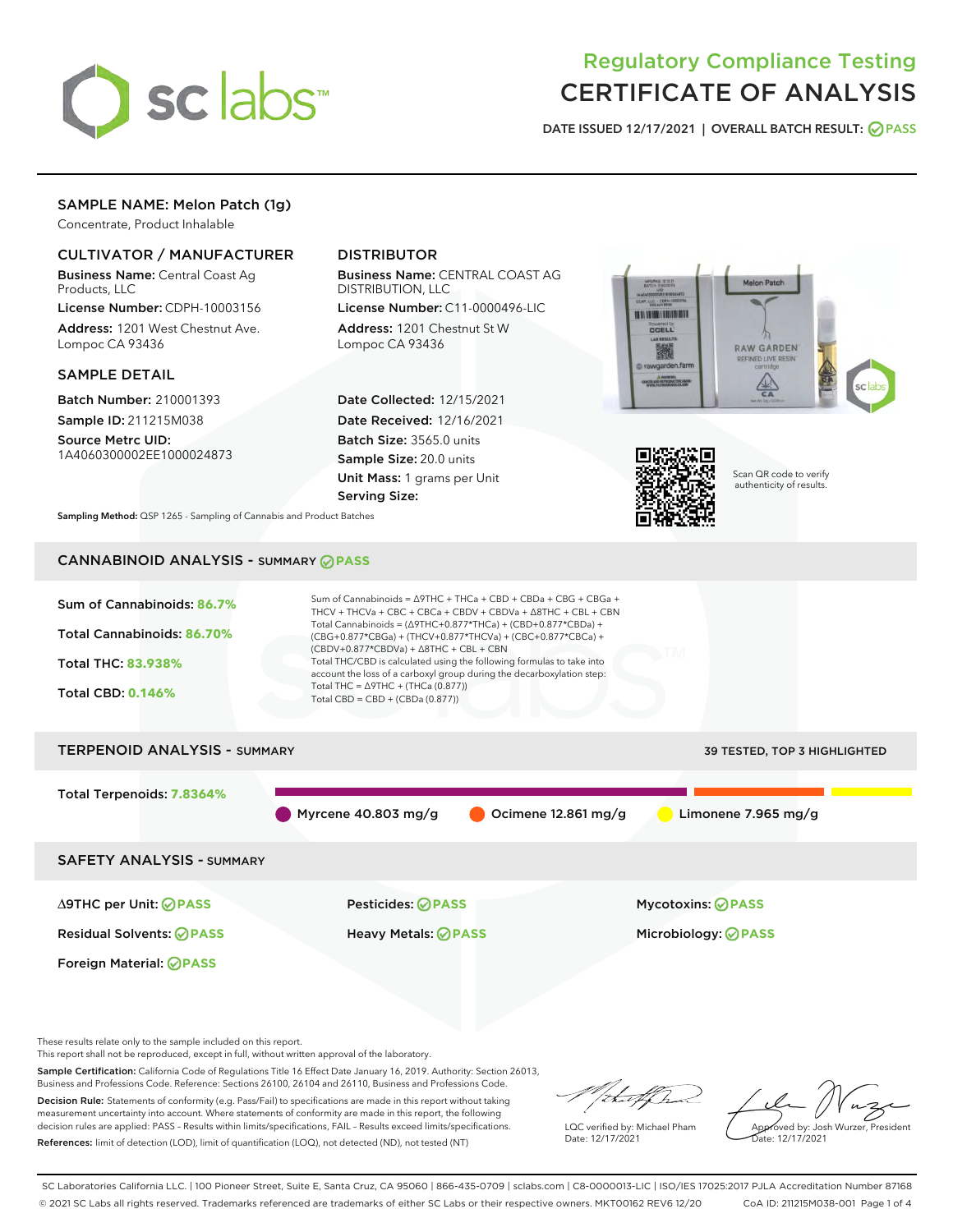



MELON PATCH (1G) | DATE ISSUED 12/17/2021 | OVERALL BATCH RESULT: ○ PASS

#### CANNABINOID TEST RESULTS - 12/16/2021 2 PASS

Tested by high-performance liquid chromatography with diode-array detection (HPLC-DAD). **Method:** QSP 1157 - Analysis of Cannabinoids by HPLC-DAD

#### TOTAL CANNABINOIDS: **86.70%**

Total Cannabinoids (Total THC) + (Total CBD) + (Total CBG) + (Total THCV) + (Total CBC) + (Total CBDV) + ∆8THC + CBL + CBN

TOTAL THC: **83.938%** Total THC (∆9THC+0.877\*THCa)

TOTAL CBD: **0.146%** Total CBD (CBD+0.877\*CBDa)

Total THCV (THCV+0.877\*THCVa)

TOTAL CBG: 1.829% Total CBG (CBG+0.877\*CBGa) TOTAL THCV: 0.44%

TOTAL CBC: ND Total CBC (CBC+0.877\*CBCa)

TOTAL CBDV: ND Total CBDV (CBDV+0.877\*CBDVa)

| <b>COMPOUND</b>            | LOD/LOQ<br>(mg/g) | <b>MEASUREMENT</b><br><b>UNCERTAINTY</b><br>(mg/g) | <b>RESULT</b><br>(mg/g) | <b>RESULT</b><br>(%) |
|----------------------------|-------------------|----------------------------------------------------|-------------------------|----------------------|
| <b>A9THC</b>               | 0.06/0.26         | ±28.875                                            | 839.38                  | 83.938               |
| <b>CBG</b>                 | 0.06/0.19         | ±0.721                                             | 18.29                   | 1.829                |
| <b>THCV</b>                | 0.1 / 0.2         | $\pm 0.22$                                         | 4.4                     | 0.44                 |
| $\triangle$ 8THC           | 0.1/0.4           | ±0.17                                              | 2.1                     | 0.21                 |
| <b>CBD</b>                 | 0.07/0.29         | ±0.068                                             | 1.46                    | 0.146                |
| <b>CBN</b>                 | 0.1/0.3           | ±0.09                                              | 1.4                     | 0.14                 |
| <b>THCa</b>                | 0.05/0.14         | N/A                                                | <b>ND</b>               | <b>ND</b>            |
| <b>THCVa</b>               | 0.07 / 0.20       | N/A                                                | <b>ND</b>               | <b>ND</b>            |
| <b>CBDa</b>                | 0.02/0.19         | N/A                                                | <b>ND</b>               | <b>ND</b>            |
| <b>CBDV</b>                | 0.04 / 0.15       | N/A                                                | <b>ND</b>               | <b>ND</b>            |
| <b>CBDVa</b>               | 0.03 / 0.53       | N/A                                                | <b>ND</b>               | <b>ND</b>            |
| <b>CBGa</b>                | 0.1/0.2           | N/A                                                | <b>ND</b>               | <b>ND</b>            |
| <b>CBL</b>                 | 0.06 / 0.24       | N/A                                                | <b>ND</b>               | <b>ND</b>            |
| <b>CBC</b>                 | 0.2 / 0.5         | N/A                                                | <b>ND</b>               | <b>ND</b>            |
| <b>CBCa</b>                | 0.07/0.28         | N/A                                                | <b>ND</b>               | <b>ND</b>            |
| <b>SUM OF CANNABINOIDS</b> |                   |                                                    | 867.0 mg/g              | 86.7%                |

#### **UNIT MASS: 1 grams per Unit**

| ∆9THC per Unit                        | 1120 per-package limit | 839.38 mg/unit | <b>PASS</b> |
|---------------------------------------|------------------------|----------------|-------------|
| <b>Total THC per Unit</b>             |                        | 839.38 mg/unit |             |
| <b>CBD per Unit</b>                   |                        | $1.46$ mg/unit |             |
| <b>Total CBD per Unit</b>             |                        | $1.46$ mg/unit |             |
| Sum of Cannabinoids<br>per Unit       |                        | 867.0 mg/unit  |             |
| <b>Total Cannabinoids</b><br>per Unit |                        | 867.0 mg/unit  |             |

| <b>COMPOUND</b>         | LOD/LOQ<br>(mg/g) | <b>MEASUREMENT</b><br><b>UNCERTAINTY</b><br>(mg/g) | <b>RESULT</b><br>(mg/g)                          | <b>RESULT</b><br>(%) |
|-------------------------|-------------------|----------------------------------------------------|--------------------------------------------------|----------------------|
| <b>Myrcene</b>          | 0.008 / 0.025     | ±0.5264                                            | 40.803                                           | 4.0803               |
| Ocimene                 | 0.011 / 0.038     | ±0.4128                                            | 12.861                                           | 1.2861               |
| Limonene                | 0.005 / 0.016     | ±0.1139                                            | 7.965                                            | 0.7965               |
| $\beta$ Caryophyllene   | 0.004 / 0.012     | ±0.1765                                            | 4.958                                            | 0.4958               |
| $\alpha$ Pinene         | 0.005 / 0.017     | ±0.0190                                            | 2.209                                            | 0.2209               |
| Linalool                | 0.009/0.032       | ±0.0807                                            | 2.123                                            | 0.2123               |
| Terpineol               | 0.016 / 0.055     | ±0.1073                                            | 1.748                                            | 0.1748               |
| $\beta$ Pinene          | 0.004 / 0.014     | ±0.0192                                            | 1.672                                            | 0.1672               |
| trans-β-Farnesene       | 0.008 / 0.025     | ±0.0564                                            | 1.589                                            | 0.1589               |
| $\alpha$ Humulene       | 0.009 / 0.029     | ±0.0416                                            | 1.296                                            | 0.1296               |
| Fenchol                 | 0.010 / 0.034     | ±0.0141                                            | 0.364                                            | 0.0364               |
| Camphene                | 0.005 / 0.015     | ±0.0019                                            | 0.164                                            | 0.0164               |
| <b>Terpinolene</b>      | 0.008 / 0.026     | ±0.0024                                            | 0.118                                            | 0.0118               |
| <b>Borneol</b>          | 0.005 / 0.016     | ±0.0046                                            | 0.109                                            | 0.0109               |
| Fenchone                | 0.009 / 0.028     | ±0.0028                                            | 0.096                                            | 0.0096               |
| Nerolidol               | 0.009 / 0.028     | ±0.0057                                            | 0.091                                            | 0.0091               |
| Citronellol             | 0.003 / 0.010     | ±0.0022                                            | 0.046                                            | 0.0046               |
| Caryophyllene<br>Oxide  | 0.010 / 0.033     | ±0.0021                                            | 0.045                                            | 0.0045               |
| $\alpha$ Bisabolol      | 0.008 / 0.026     | ±0.0019                                            | 0.035                                            | 0.0035               |
| $\gamma$ Terpinene      | 0.006 / 0.018     | ±0.0005                                            | 0.028                                            | 0.0028               |
| $\alpha$ Terpinene      | 0.005 / 0.017     | ±0.0004                                            | 0.024                                            | 0.0024               |
| $\alpha$ Phellandrene   | 0.006 / 0.020     | ±0.0003                                            | 0.020                                            | 0.0020               |
| Valencene               | 0.009 / 0.030     | N/A                                                | <loq< th=""><th><math>&lt;</math>LOQ</th></loq<> | $<$ LOQ              |
| Sabinene                | 0.004 / 0.014     | N/A                                                | <b>ND</b>                                        | <b>ND</b>            |
| 3 Carene                | 0.005 / 0.018     | N/A                                                | <b>ND</b>                                        | <b>ND</b>            |
| p-Cymene                | 0.005 / 0.016     | N/A                                                | ND                                               | <b>ND</b>            |
| Eucalyptol              | 0.006 / 0.018     | N/A                                                | <b>ND</b>                                        | <b>ND</b>            |
| Sabinene Hydrate        | 0.006 / 0.022     | N/A                                                | <b>ND</b>                                        | <b>ND</b>            |
| (-)-Isopulegol          | 0.005 / 0.016     | N/A                                                | <b>ND</b>                                        | <b>ND</b>            |
| Camphor                 | 0.006 / 0.019     | N/A                                                | <b>ND</b>                                        | <b>ND</b>            |
| Isoborneol              | 0.004 / 0.012     | N/A                                                | ND                                               | ND                   |
| Menthol                 | 0.008 / 0.025     | N/A                                                | ND                                               | ND                   |
| Nerol                   | 0.003 / 0.011     | N/A                                                | ND                                               | ND                   |
| R-(+)-Pulegone          | 0.003 / 0.011     | N/A                                                | ND                                               | <b>ND</b>            |
| Geraniol                | 0.002 / 0.007     | N/A                                                | ND                                               | ND                   |
| <b>Geranyl Acetate</b>  | 0.004 / 0.014     | N/A                                                | ND                                               | ND                   |
| $\alpha$ Cedrene        | 0.005 / 0.016     | N/A                                                | ND                                               | <b>ND</b>            |
| Guaiol                  | 0.009 / 0.030     | N/A                                                | ND                                               | ND                   |
| Cedrol                  | 0.008 / 0.027     | N/A                                                | ND                                               | ND                   |
| <b>TOTAL TERPENOIDS</b> |                   |                                                    | 78.364 mg/g                                      | 7.8364%              |

SC Laboratories California LLC. | 100 Pioneer Street, Suite E, Santa Cruz, CA 95060 | 866-435-0709 | sclabs.com | C8-0000013-LIC | ISO/IES 17025:2017 PJLA Accreditation Number 87168 © 2021 SC Labs all rights reserved. Trademarks referenced are trademarks of either SC Labs or their respective owners. MKT00162 REV6 12/20 CoA ID: 211215M038-001 Page 2 of 4

# TERPENOID TEST RESULTS - 12/17/2021

Terpene analysis utilizing gas chromatography-flame ionization detection (GC-FID). **Method:** QSP 1192 - Analysis of Terpenoids by GC-FID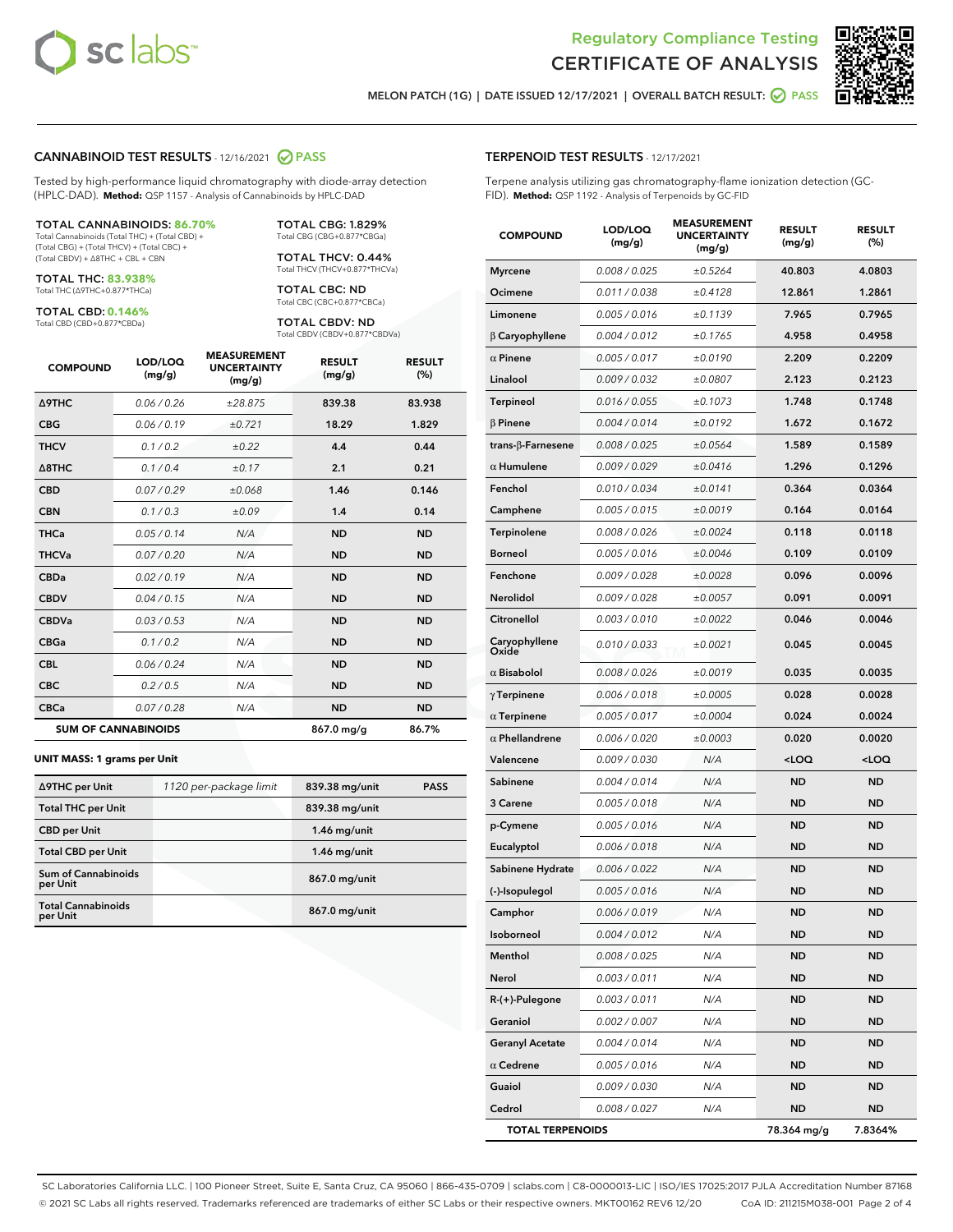



MELON PATCH (1G) | DATE ISSUED 12/17/2021 | OVERALL BATCH RESULT:  $\bigcirc$  PASS

### CATEGORY 1 PESTICIDE TEST RESULTS - 12/17/2021 2 PASS

Pesticide and plant growth regulator analysis utilizing high-performance liquid chromatography-mass spectrometry (HPLC-MS) or gas chromatography-mass spectrometry (GC-MS). \*GC-MS utilized where indicated. **Method:** QSP 1212 - Analysis of Pesticides and Mycotoxins by LC-MS or QSP 1213 - Analysis of Pesticides by GC-MS

| <b>COMPOUND</b>             | LOD/LOQ<br>$(\mu g/g)$ | <b>ACTION</b><br><b>LIMIT</b><br>$(\mu g/g)$ | <b>MEASUREMENT</b><br><b>UNCERTAINTY</b><br>$(\mu g/g)$ | <b>RESULT</b><br>$(\mu g/g)$ | <b>RESULT</b> |
|-----------------------------|------------------------|----------------------------------------------|---------------------------------------------------------|------------------------------|---------------|
| Aldicarb                    | 0.03 / 0.08            | $\geq$ LOD                                   | N/A                                                     | <b>ND</b>                    | <b>PASS</b>   |
| Carbofuran                  | 0.02/0.05              | $>$ LOD                                      | N/A                                                     | <b>ND</b>                    | <b>PASS</b>   |
| Chlordane*                  | 0.03 / 0.08            | ≥ LOD                                        | N/A                                                     | <b>ND</b>                    | <b>PASS</b>   |
| Chlorfenapyr*               | 0.03/0.10              | $\ge$ LOD                                    | N/A                                                     | <b>ND</b>                    | <b>PASS</b>   |
| Chlorpyrifos                | 0.02 / 0.06            | $\geq$ LOD                                   | N/A                                                     | <b>ND</b>                    | <b>PASS</b>   |
| Coumaphos                   | 0.02 / 0.07            | $>$ LOD                                      | N/A                                                     | <b>ND</b>                    | <b>PASS</b>   |
| Daminozide                  | 0.02 / 0.07            | $\geq$ LOD                                   | N/A                                                     | <b>ND</b>                    | <b>PASS</b>   |
| <b>DDVP</b><br>(Dichlorvos) | 0.03/0.09              | $\geq$ LOD                                   | N/A                                                     | <b>ND</b>                    | <b>PASS</b>   |
| <b>Dimethoate</b>           | 0.03 / 0.08            | $\ge$ LOD                                    | N/A                                                     | <b>ND</b>                    | <b>PASS</b>   |
| Ethoprop(hos)               | 0.03/0.10              | $>$ LOD                                      | N/A                                                     | <b>ND</b>                    | <b>PASS</b>   |
| Etofenprox                  | 0.02 / 0.06            | $\geq$ LOD                                   | N/A                                                     | <b>ND</b>                    | <b>PASS</b>   |
| Fenoxycarb                  | 0.03 / 0.08            | $>$ LOD                                      | N/A                                                     | <b>ND</b>                    | <b>PASS</b>   |
| Fipronil                    | 0.03 / 0.08            | $\geq$ LOD                                   | N/A                                                     | <b>ND</b>                    | <b>PASS</b>   |
| Imazalil                    | 0.02 / 0.06            | $\geq$ LOD                                   | N/A                                                     | <b>ND</b>                    | <b>PASS</b>   |
| <b>Methiocarb</b>           | 0.02 / 0.07            | ≥ LOD                                        | N/A                                                     | <b>ND</b>                    | <b>PASS</b>   |
| Methyl<br>parathion         | 0.03/0.10              | $>$ LOD                                      | N/A                                                     | <b>ND</b>                    | <b>PASS</b>   |
| <b>Mevinphos</b>            | 0.03/0.09              | $>$ LOD                                      | N/A                                                     | <b>ND</b>                    | <b>PASS</b>   |
| Paclobutrazol               | 0.02 / 0.05            | $\geq$ LOD                                   | N/A                                                     | <b>ND</b>                    | <b>PASS</b>   |
| Propoxur                    | 0.03/0.09              | ≥ LOD                                        | N/A                                                     | <b>ND</b>                    | <b>PASS</b>   |
| Spiroxamine                 | 0.03 / 0.08            | $\ge$ LOD                                    | N/A                                                     | <b>ND</b>                    | <b>PASS</b>   |
| <b>Thiacloprid</b>          | 0.03/0.10              | $\geq$ LOD                                   | N/A                                                     | <b>ND</b>                    | <b>PASS</b>   |
|                             |                        |                                              |                                                         |                              |               |

### CATEGORY 2 PESTICIDE TEST RESULTS - 12/17/2021 @ PASS

| <b>COMPOUND</b>          | LOD/LOO<br>$(\mu g/g)$ | <b>ACTION</b><br>LIMIT<br>$(\mu g/g)$ | <b>MEASUREMENT</b><br><b>UNCERTAINTY</b><br>$(\mu g/g)$ | <b>RESULT</b><br>$(\mu g/g)$ | <b>RESULT</b> |  |
|--------------------------|------------------------|---------------------------------------|---------------------------------------------------------|------------------------------|---------------|--|
| Abamectin                | 0.03/0.10              | 0.1                                   | N/A                                                     | <b>ND</b>                    | <b>PASS</b>   |  |
| Acephate                 | 0.02/0.07              | 0.1                                   | N/A                                                     | <b>ND</b>                    | <b>PASS</b>   |  |
| Acequinocyl              | 0.02/0.07              | 0.1                                   | N/A                                                     | <b>ND</b>                    | <b>PASS</b>   |  |
| Acetamiprid              | 0.02/0.05              | 0.1                                   | N/A                                                     | <b>ND</b>                    | <b>PASS</b>   |  |
| Azoxystrobin             | 0.02/0.07              | 0.1                                   | N/A                                                     | <b>ND</b>                    | <b>PASS</b>   |  |
| <b>Bifenazate</b>        | 0.01/0.04              | 0.1                                   | N/A                                                     | <b>ND</b>                    | <b>PASS</b>   |  |
| <b>Bifenthrin</b>        | 0.02/0.05              | 3                                     | N/A                                                     | <b>ND</b>                    | <b>PASS</b>   |  |
| <b>Boscalid</b>          | 0.03/0.09              | 0.1                                   | N/A                                                     | <b>ND</b>                    | <b>PASS</b>   |  |
| Captan                   | 0.19/0.57              | 0.7                                   | N/A                                                     | <b>ND</b>                    | <b>PASS</b>   |  |
| Carbaryl                 | 0.02/0.06              | 0.5                                   | N/A                                                     | <b>ND</b>                    | <b>PASS</b>   |  |
| Chlorantranilip-<br>role | 0.04/0.12              | 10                                    | N/A                                                     | <b>ND</b>                    | <b>PASS</b>   |  |
| Clofentezine             | 0.03/0.09              | 0.1                                   | N/A                                                     | <b>ND</b>                    | <b>PASS</b>   |  |

#### CATEGORY 2 PESTICIDE TEST RESULTS - 12/17/2021 continued

| <b>COMPOUND</b>               | LOD/LOQ<br>$(\mu g/g)$ | <b>ACTION</b><br>LIMIT<br>(µg/g) | <b>MEASUREMENT</b><br><b>UNCERTAINTY</b><br>(µg/g) | <b>RESULT</b><br>$(\mu g/g)$ | <b>RESULT</b> |
|-------------------------------|------------------------|----------------------------------|----------------------------------------------------|------------------------------|---------------|
| Cyfluthrin                    | 0.12 / 0.38            | $\overline{c}$                   | N/A                                                | ND                           | <b>PASS</b>   |
| Cypermethrin                  | 0.11/0.32              | 1                                | N/A                                                | <b>ND</b>                    | <b>PASS</b>   |
| Diazinon                      | 0.02 / 0.05            | 0.1                              | N/A                                                | ND                           | <b>PASS</b>   |
| Dimethomorph                  | 0.03 / 0.09            | $\overline{2}$                   | N/A                                                | ND                           | <b>PASS</b>   |
| Etoxazole                     | 0.02 / 0.06            | 0.1                              | N/A                                                | <b>ND</b>                    | <b>PASS</b>   |
| Fenhexamid                    | 0.03 / 0.09            | 0.1                              | N/A                                                | <b>ND</b>                    | <b>PASS</b>   |
| Fenpyroximate                 | 0.02 / 0.06            | 0.1                              | N/A                                                | <b>ND</b>                    | <b>PASS</b>   |
| Flonicamid                    | 0.03 / 0.10            | 0.1                              | N/A                                                | ND                           | PASS          |
| Fludioxonil                   | 0.03 / 0.10            | 0.1                              | N/A                                                | <b>ND</b>                    | <b>PASS</b>   |
| Hexythiazox                   | 0.02 / 0.07            | 0.1                              | N/A                                                | <b>ND</b>                    | <b>PASS</b>   |
| Imidacloprid                  | 0.04 / 0.11            | 5                                | N/A                                                | ND                           | <b>PASS</b>   |
| Kresoxim-methyl               | 0.02 / 0.07            | 0.1                              | N/A                                                | ND                           | <b>PASS</b>   |
| Malathion                     | 0.03 / 0.09            | 0.5                              | N/A                                                | <b>ND</b>                    | <b>PASS</b>   |
| Metalaxyl                     | 0.02 / 0.07            | $\overline{c}$                   | N/A                                                | ND                           | PASS          |
| Methomyl                      | 0.03 / 0.10            | 1                                | N/A                                                | ND                           | <b>PASS</b>   |
| Myclobutanil                  | 0.03 / 0.09            | 0.1                              | N/A                                                | <b>ND</b>                    | <b>PASS</b>   |
| Naled                         | 0.02 / 0.07            | 0.1                              | N/A                                                | ND                           | <b>PASS</b>   |
| Oxamyl                        | 0.04 / 0.11            | 0.5                              | N/A                                                | ND                           | <b>PASS</b>   |
| Pentachloronitro-<br>benzene* | 0.03 / 0.09            | 0.1                              | N/A                                                | ND                           | <b>PASS</b>   |
| Permethrin                    | 0.04/0.12              | 0.5                              | N/A                                                | <b>ND</b>                    | <b>PASS</b>   |
| Phosmet                       | 0.03 / 0.10            | 0.1                              | N/A                                                | ND                           | <b>PASS</b>   |
| Piperonylbu-<br>toxide        | 0.02 / 0.07            | 3                                | N/A                                                | <b>ND</b>                    | <b>PASS</b>   |
| Prallethrin                   | 0.03 / 0.08            | 0.1                              | N/A                                                | <b>ND</b>                    | <b>PASS</b>   |
| Propiconazole                 | 0.02 / 0.07            | 0.1                              | N/A                                                | ND                           | <b>PASS</b>   |
| Pyrethrins                    | 0.04 / 0.12            | 0.5                              | N/A                                                | <b>ND</b>                    | <b>PASS</b>   |
| Pyridaben                     | 0.02 / 0.07            | 0.1                              | N/A                                                | ND                           | PASS          |
| Spinetoram                    | 0.02 / 0.07            | 0.1                              | N/A                                                | <b>ND</b>                    | <b>PASS</b>   |
| Spinosad                      | 0.02 / 0.07            | 0.1                              | N/A                                                | <b>ND</b>                    | <b>PASS</b>   |
| Spiromesifen                  | 0.02 / 0.05            | 0.1                              | N/A                                                | <b>ND</b>                    | PASS          |
| Spirotetramat                 | 0.02 / 0.06            | 0.1                              | N/A                                                | ND                           | <b>PASS</b>   |
| Tebuconazole                  | 0.02 / 0.07            | 0.1                              | N/A                                                | ND                           | <b>PASS</b>   |
| Thiamethoxam                  | 0.03 / 0.10            | 5                                | N/A                                                | ND                           | PASS          |
| Trifloxystrobin               | 0.03 / 0.08            | 0.1                              | N/A                                                | <b>ND</b>                    | <b>PASS</b>   |

SC Laboratories California LLC. | 100 Pioneer Street, Suite E, Santa Cruz, CA 95060 | 866-435-0709 | sclabs.com | C8-0000013-LIC | ISO/IES 17025:2017 PJLA Accreditation Number 87168 © 2021 SC Labs all rights reserved. Trademarks referenced are trademarks of either SC Labs or their respective owners. MKT00162 REV6 12/20 CoA ID: 211215M038-001 Page 3 of 4